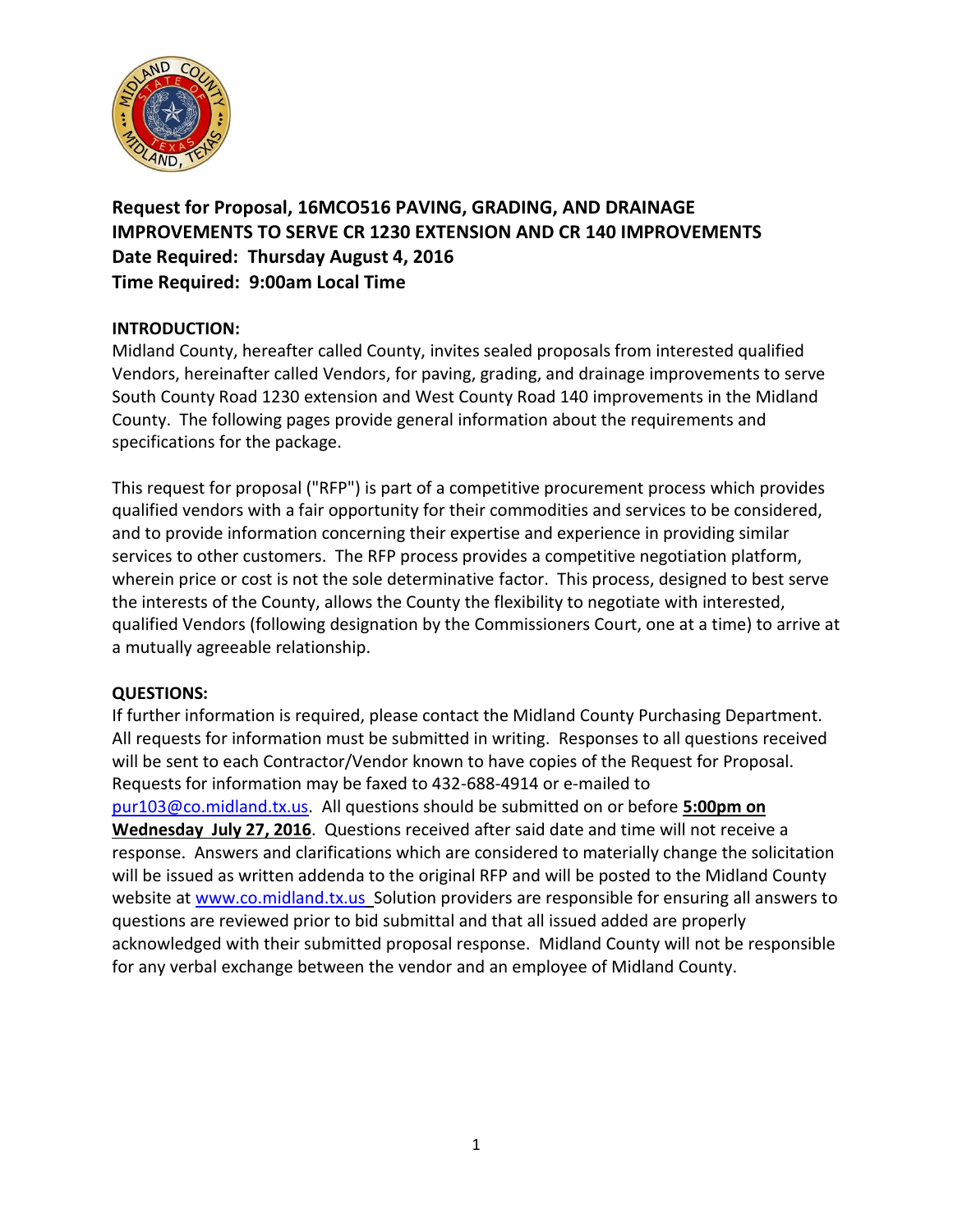### **COPIES AND RECEIPT:**

Please submit one (1) original, three (3) copies, and an electronic copy on USB drive of the proposal. **An executed copy of the Proposal Affidavit SIGNED AND NOTARIZED (Page 7) must be included in each submission.** Please note that if no Proposal Affidavit is included, the response will be rejected. Midland County is exempt from all state and federal taxes. Tax exempt certificates are available upon request.

All responses should be submitted in a sealed envelope, marked on the outside**,** 

# **16MCO516 PAVING, GRADING, AND DRAINAGE IMPROVEMENTS TO SERVE CR 1230 EXTENSION AND CR 140 IMPROVEMENTS**

### **\_\_\_\_\_\_\_\_\_\_\_\_\_\_\_\_\_\_\_\_\_\_\_\_ Company Name**

Responses must be received by **9:00am Local Time on Thursday August 4, 2016.** Late proposals will be rejected and returned without being opened. The clock in the Purchasing Agent's office is the official time piece for this submission. If interested, Contractors may use mail or express systems to deliver their proposal to the Purchasing Department; they should insure that they are tendered to the carrier in plenty of time to reach the Purchasing Department by the time and date required. Facsimile transmitted proposals shall not be accepted.

**SUBMISSION LOCATION:** All bids which are mailed, shipped, delivered, etc. should be addressed as follows:

> **Midland County Purchasing Department** Midland County Courthouse Attention: Kristy Engeldahl, Purchasing Agent 500 N. Loraine Street, Suite 1101 Midland, Texas 79701

### **DOCUMENTATION SUBMISSION:**

The respondent must submit all required documentation. Failure to provide requested information may result in rejection of the proposal.

### **ALTERATION OF PROPOSAL:**

A proposal may be altered, modified or amended by a Vendor at any time, prior to the time and date set forth above as the submission deadline. Alterations, modifications or amendments to a proposal must be made in the offices of the Purchasing Department. Any interlineations, alteration or erasure made on a proposal before the submission deadline must be initialed by the signer of the proposal, guaranteeing authenticity. A proposal may not be altered, modified or amended after the submission deadline.

### **WITHDRAWAL:**

A proposal may not be withdrawn or canceled by the respondent for a period of sixty (60) days following the date designated for the receipt of proposals, and respondent so agrees upon submittal of their proposal.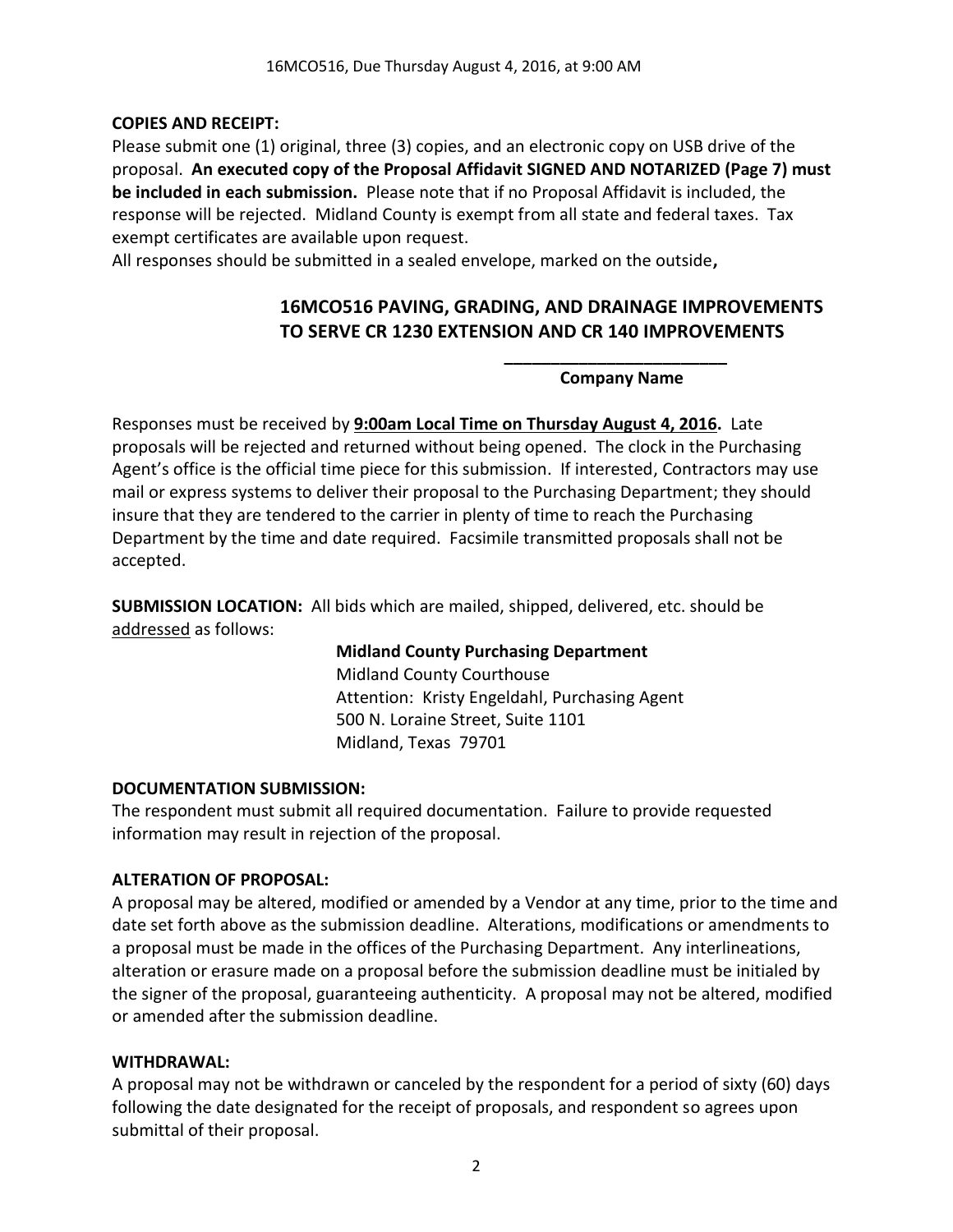# **CONFLICT OF INTEREST:**

No public official shall have interest in this contract, in accordance with Vernon's Texas Codes annotated Local Government Code Title 5, Subtitle C, Chapter 171. Vendor is required to sign affidavit form included in Proposal documents.

### **SILENCE OF SPECIFICATIONS:**

The apparent silence of these specifications as to any detail of the apparent omission from it of a detailed description concerning any point, shall be regarded as meaning that only the best commercial practices are to prevail. All interpretations of these specifications shall be made on the basis of this statement.

# **CONFIDENTIALITY:**

Contents of the proposals will remain confidential until the contract is awarded. At that time the contents will be made public under the Texas Public Information Act; except for any portion of a proposal which has been clearly marked as a trade secret or proprietary data (the entire proposal may not be so marked). Proposals will be opened, and the name of the firm submitting the proposal read aloud, acknowledged, at **9:05am on August 4, 2016**, in the Purchasing Department Conference Room located in the Midland County Courthouse, Suite 1101. All respondents or other interested parties are invited to attend the opening.

Vendors are hereby notified that the Owner strictly adheres to all statutes, court decisions, and opinions of the Texas Attorney General with respect to disclosure of public information.

# **ADDITIONAL INFORMATION AND DEMONSTRATION, NEGOTIATIONS:**

Prior to award, selected Vendors may be asked to provide further information concerning their proposal, up to and including presentations/demonstrations. The Midland County Commissioners Court reserves the right to reject any and all proposals or waive formalities as deemed in the best interests of Midland County. The County may also enter into discussions and revisions of proposals after submission and before award for the purpose of obtaining the best and final offer, and to accept the proposal deemed most advantageous to Midland County.

This request for proposal (RFP) is part of a competitive procurement process which is designed to best serve the interests of the County in obtaining complicated commodities and/or services. It also provides interested Contractors with a fair opportunity for their goods and services to be considered. The RFP process is designed to be a competitive negotiation platform, where price is not required to be the sole determinative factor. Also, the County has the flexibility to negotiate with interested vendors (one at a time) to arrive at a mutually agreeable relationship. Negotiations will be arranged with vendors in a hierarchal order, starting with the vendor selected as the primary. If a contract cannot be negotiated, negotiations will, formally and in writing, end with that Vendor and proceed to move to the second vendor, and so forth until a contract is negotiated.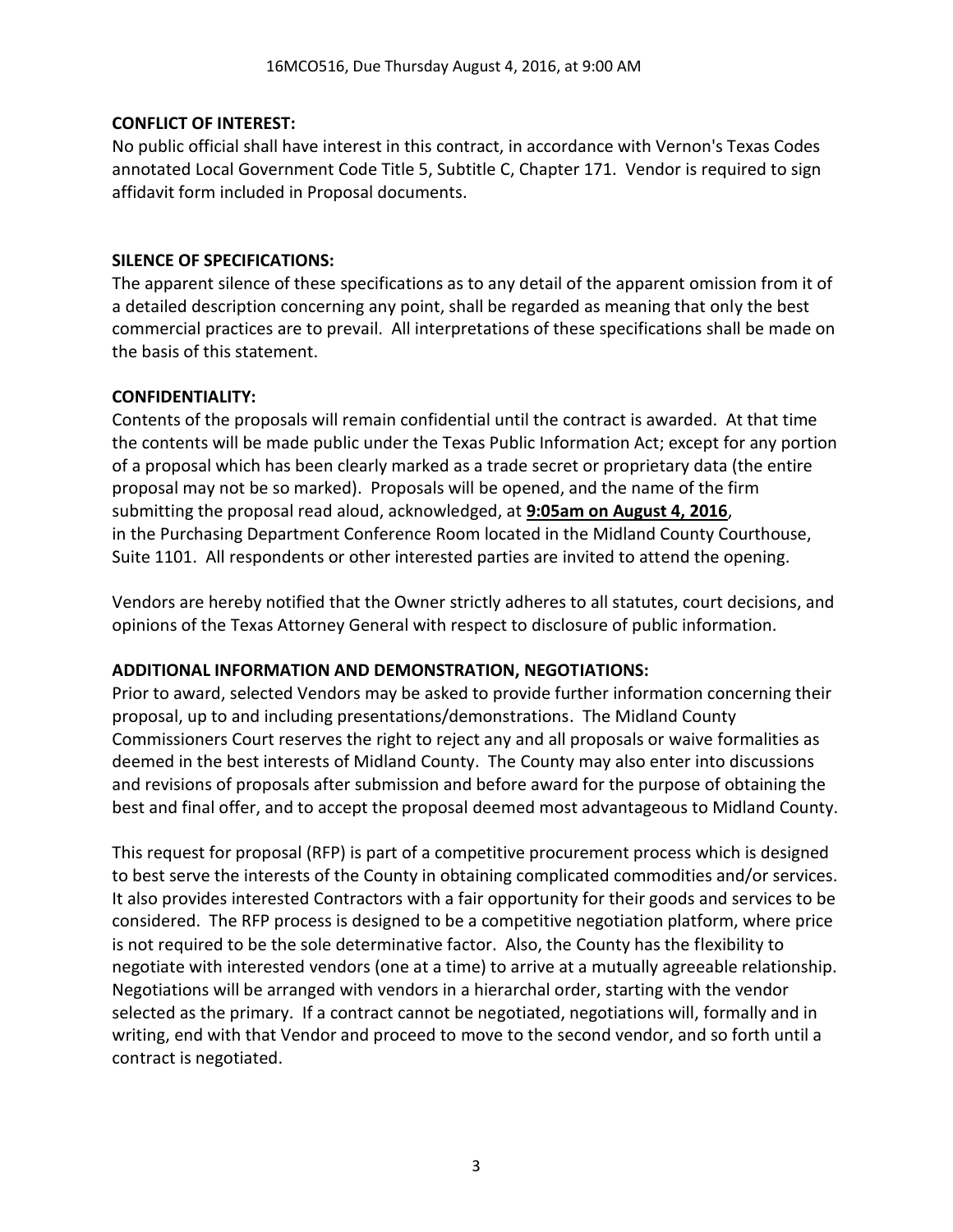# **RIGHTS OF THE CONTRACTING AUTHORITY:**

Midland County reserves the right to withdraw this RFP at any time and for any reason. Midland County also has the right to terminate its selection process at any time and to reject all responses, or all proposals. Receipt of the proposal materials by Midland County or submission of a proposal to Midland County confers no rights upon the vendor nor obligates Midland County in any manner.

All costs associated with the preparation or submittal of proposals shall be borne by the vendor, and no cost shall be sustained by Midland County.

### **ORAL COMMITMENT:**

Vendors should clearly understand that any verbal representations made or assumed to be made during any discussions held between representatives of an vendor and any Midland County personnel or official are not binding on Midland County.

### **WAIVER OF CLAIMS:**

Submission of a proposal indicates Vendor's acceptance of the evaluation technique and Vendor's recognition that some subjective judgments must be made by the County during the determination of qualification.

#### **SELECTION CRITERIA:**

Price is a primary consideration, however, it is not the only consideration to be used in the selection. The product and/or service to be provided is also of major importance. Midland County will require that the successful vendor provide a representative for all County related business, service, billing, installation, activation and termination of said service.

### **ORDINANCES AND PERMITS:**

The Contractor/Vendor agrees, during the performance of the work, to comply with all applicable Federal, State, or local code and ordinances.

### **INVOICES:**

Invoices are to be mailed to P.O. Box 421, Midland, Texas 79702 and should cite the applicable Purchase Order Number. Any and all notices or other communications required or permitted by any contract awarded as a result of this RFP shall be served on or given to Midland County, in writing, by personal delivery to the Purchasing Agent of Midland County, Texas, or by deposit with the United States Mail, postage prepaid, registered or certified mail, return receipt requested, addressed to the Midland County Purchasing Agent 500 N. Loraine Suite 1101 Midland, TX 79701, or at such other address as may have been specified by written notice to Vendor.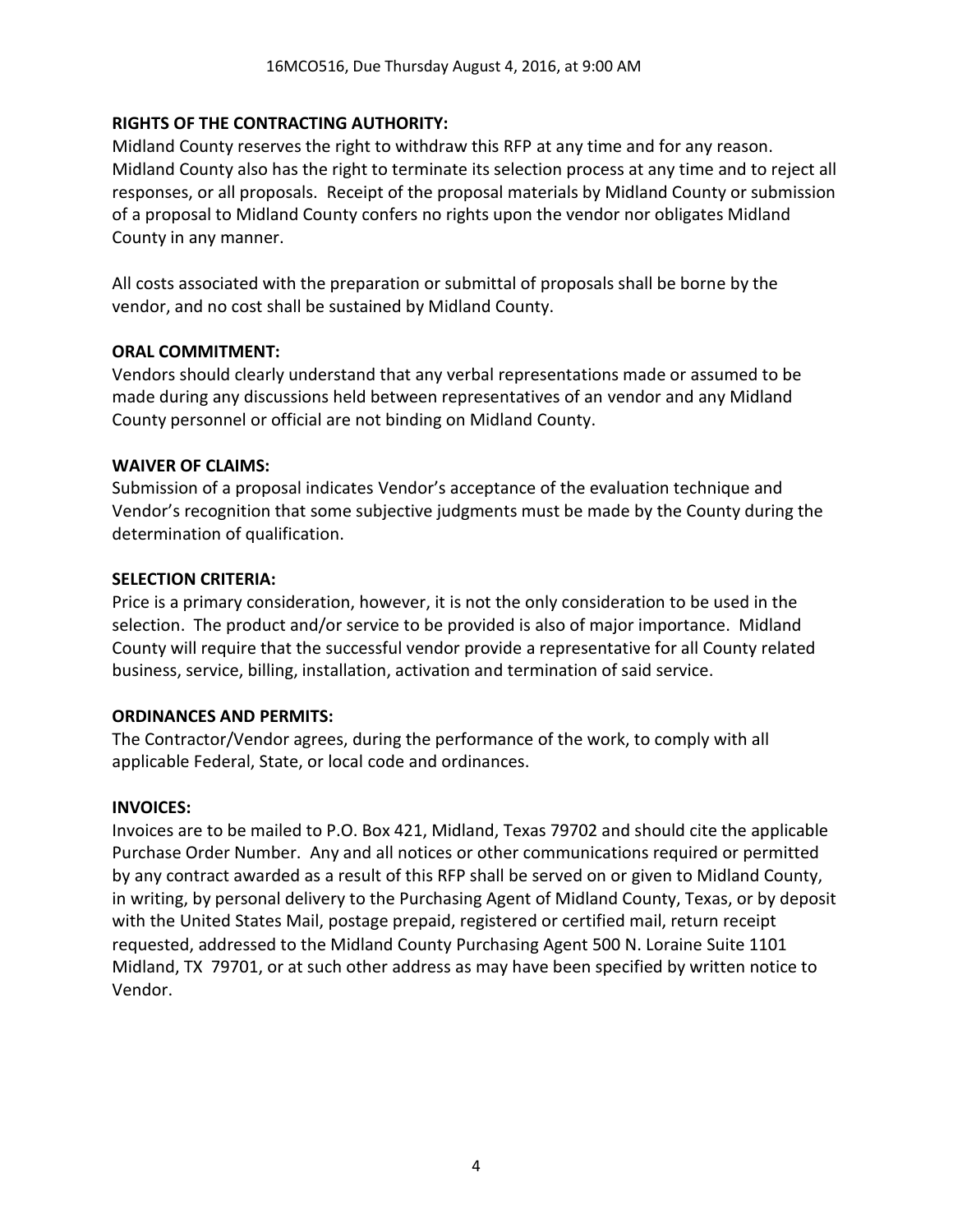# **INSURANCE:**

The awarded Vendor will maintain such insurance as will protect the Vendor and the County from claims under the Workers' Compensation Acts, and any amendments thereof, and from any other claims for damages from personal injury, including death, which may arise from operations under this agreement, whether such operations be by themselves or by any sub-Contractor, or anyone directly or indirectly employed by either of them. Current Certificate of such insurance shall be furnished to Midland County and shall show all applicable coverage(s). Any subcontractor must adhere to the same requirements listed above and below (with the exception of the pollution liability).

# **Other insurance requirements are:**

-General Liability (including completed operations) with a \$1,000,000 per occurrence limit and \$2,000,000 general aggregate.

-Commercial Automobile Liability with a limit of no less than \$1,000,000. The coverage will also extend liability to hired and non-owned autos.

-Workers' Compensation with limit of \$1,000,000 for Employers Liability.

-We also require a minimum umbrella (or follow form excess policy covering over general liability, auto liability and workers compensation) of no less than \$2,000,000.

-Pollution liability coverage to for nay cleanup cost and damage to third parties in an amount of no less than \$1,000,000 per occurrence.

Midland County will require the selected Vendor to name Midland County as an additional for both the general liability and auto liability. A waiver of subrogation in favor of the County is required for the workers compensation. If the additional insured status or waiver of subrogation is not blanket, please send a copy of the actual endorsements prior to commencement of any work.

Midland County will require the selected Vendor to name Midland County as an additional insured and provide a waiver of subrogation prior to making a contract. All insurance must be placed through an insurance carrier licensed to operate in Texas and have an AM Best Rating greater than A-VI.

# **INDEMNIFICATION:**

The Vendor shall defend, indemnify and save whole and harmless the County and all its officers, agents and employees from and against any and all demands, claims, suits, or causes of action of any character, name, kind or description brought for, or on account of, arising out of or in connection with the Vendor's performance or non-performance of any obligation of Vendor or any negligent act, misconduct or omission of the Vendor in the performance of its contractual obligations. The Vendor shall defend, indemnify, save, and hold harmless the County and its officers, agents, representatives and employees from and against any and all demands, claims, suits, or causes of action of any character, name, kind or description brought for, on account of, arising out of or in connection with Vendor's product or service.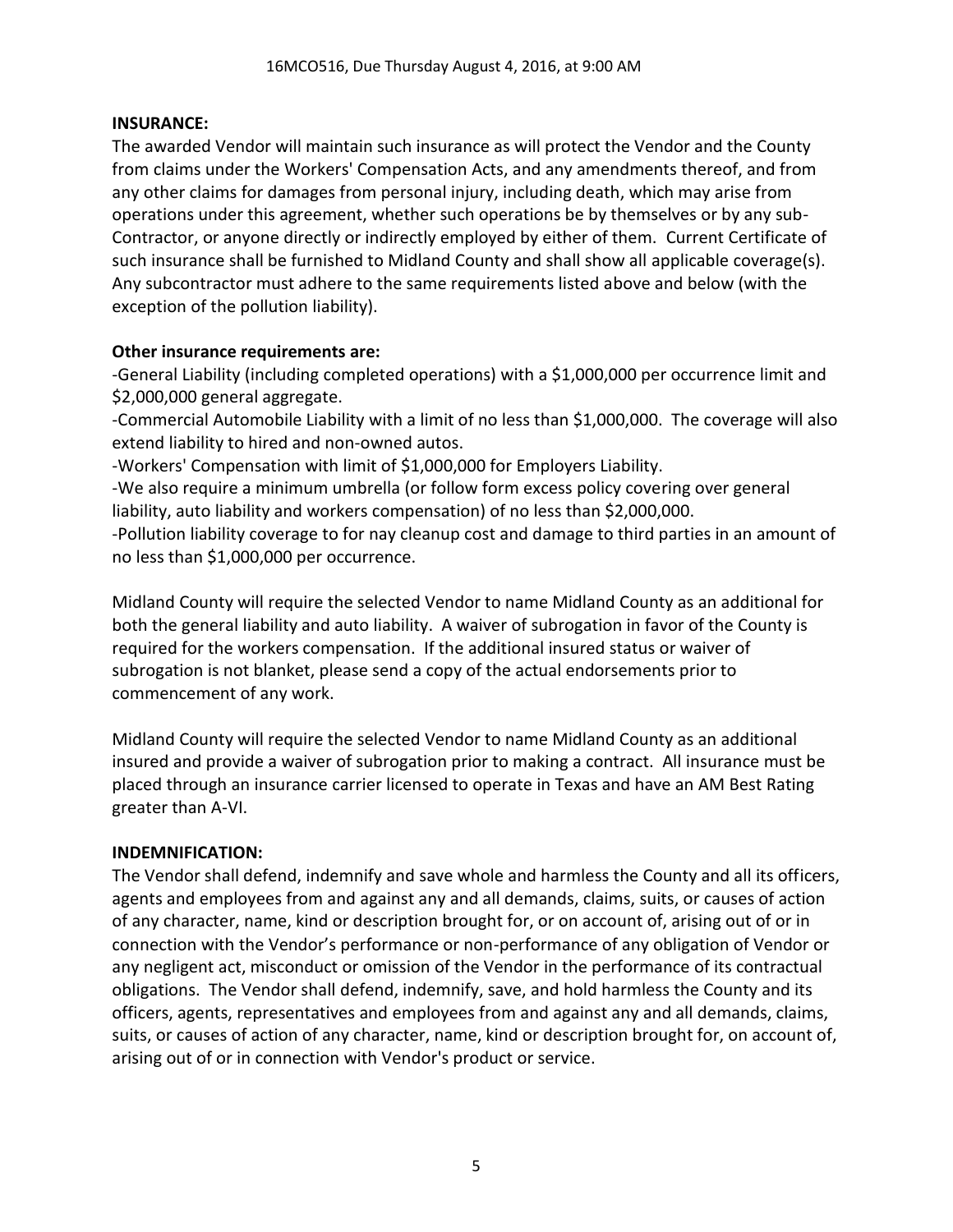# **STATUS OF INDEPENDENT CONTRACTOR:**

Vendor shall be considered an independent contractor, for all purposes. Vendor will not at any time, directly or indirectly, act as an agent, servant, representative or employee of the County. Vendor will not take any action which is intended to create any commitments, duties, liabilities or obligations on behalf of the County, without prior written consent of the County.

### **PARTIAL INVALIDITY:**

In the event any one or more of the provisions contained in this RFP or any contract resulting therefore, for any reason, be held to be invalid, illegal or unenforceable in any respect, such invalidity, illegality or unenforceability shall not affect any other provision of this RFP or any contract resulting therefore and this RFP or the contract resulting therefore shall be construed as if such invalid, illegal or unenforceable provision had never been contained herein.

# **CONTRACT TERMINATION:**

Non-performance of the Vendor/Contractor in terms of specifications or noncompliance with terms of this contract shall be basis for termination of the contract by the County. Termination in whole or in part, by the County may be made at its option and without prejudice to any other remedy to which it may be entitled at law or in equity, or elsewhere under this contract, by giving (60) sixty days written notice to the Contractor/Vendor with the understanding that all work being performed under this contract shall cease upon the date specified in such notice. The County shall not pay for work, equipment, services or supplies which are unsatisfactory. Contractor/Vendor may be given reasonable opportunity prior to termination to correct any deficiency. This, however, shall in no way be construed as negating the basis for termination for non-performance. The right to terminate the notice thereof is controlled by these proposal specifications and is not subject to being altered by contract.

### **LAW GOVERNING:**

The parties under contract shall be subject to all Federal laws and regulations, and all rules and regulations of the State of Texas. The laws of the State of Texas shall govern the interpretation and application of the contract; regardless of where any disagreement over its terms should arise or any case of action arise.

### **REMEDIES:**

The successful vendor and Midland County agree that both parties have all rights, duties, and remedies available as stated in the Uniform Commercial Code.

### **VENUE:**

It is hereby agreed that the contract will be made in Midland, Midland County, Texas, and any dispute arising as a result of it shall be governed by the laws of the State of Texas for the purpose of any law suit, and the parties agree that such lawsuit shall be brought in Midland County, Texas.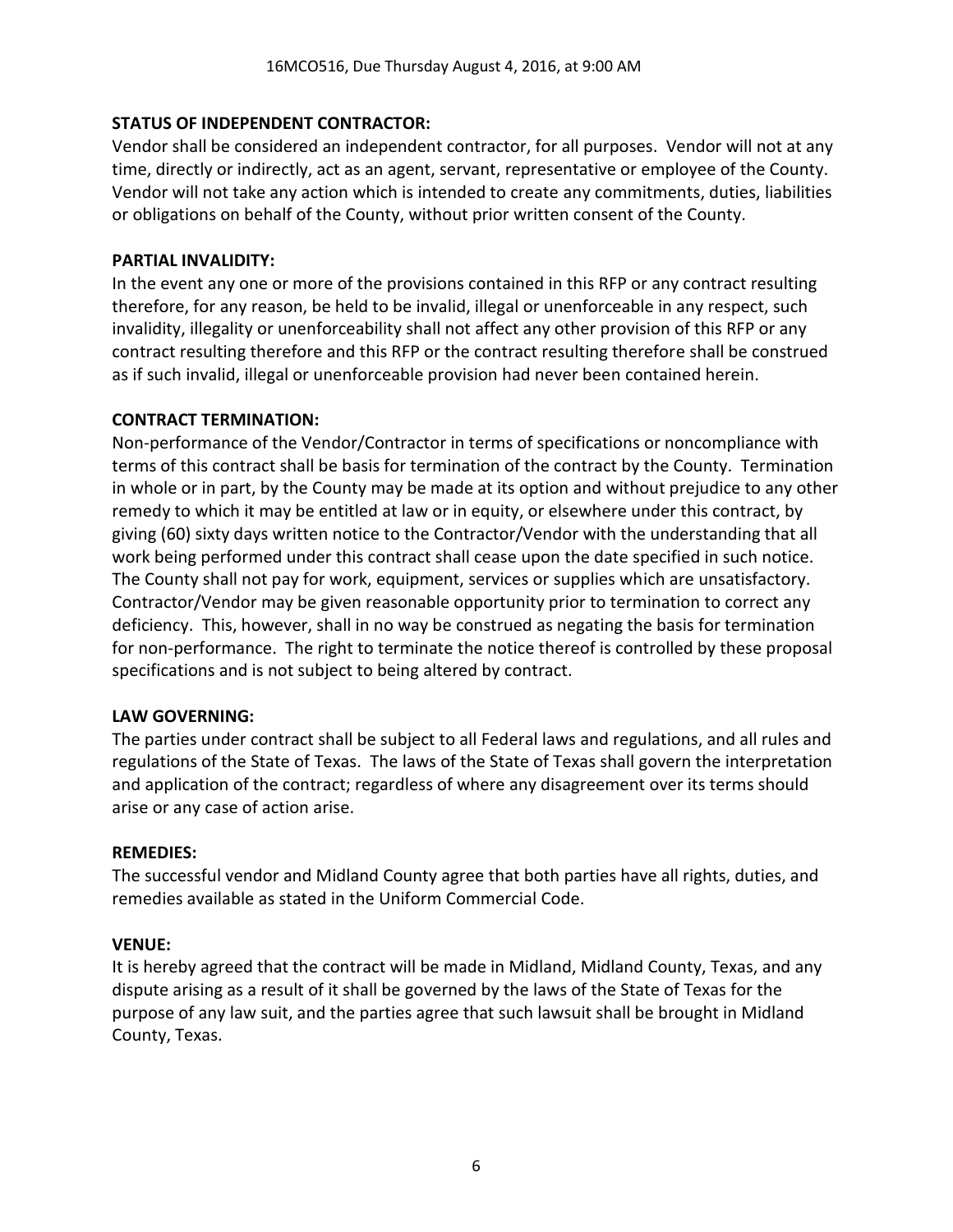### **FUNDING CONTINGENCY:**

Any contract awarded pursuant to this RFP shall be contingent on sufficient funding and authority being made available in each fiscal period by the appropriate officials of Midland County. If sufficient funding or authority is not made available, the contract shall become null and void.

### **ASSIGNMENT:**

The Contractor shall not sell, assign transfer or convey this contract in whole or in part, without the prior written consent of the County.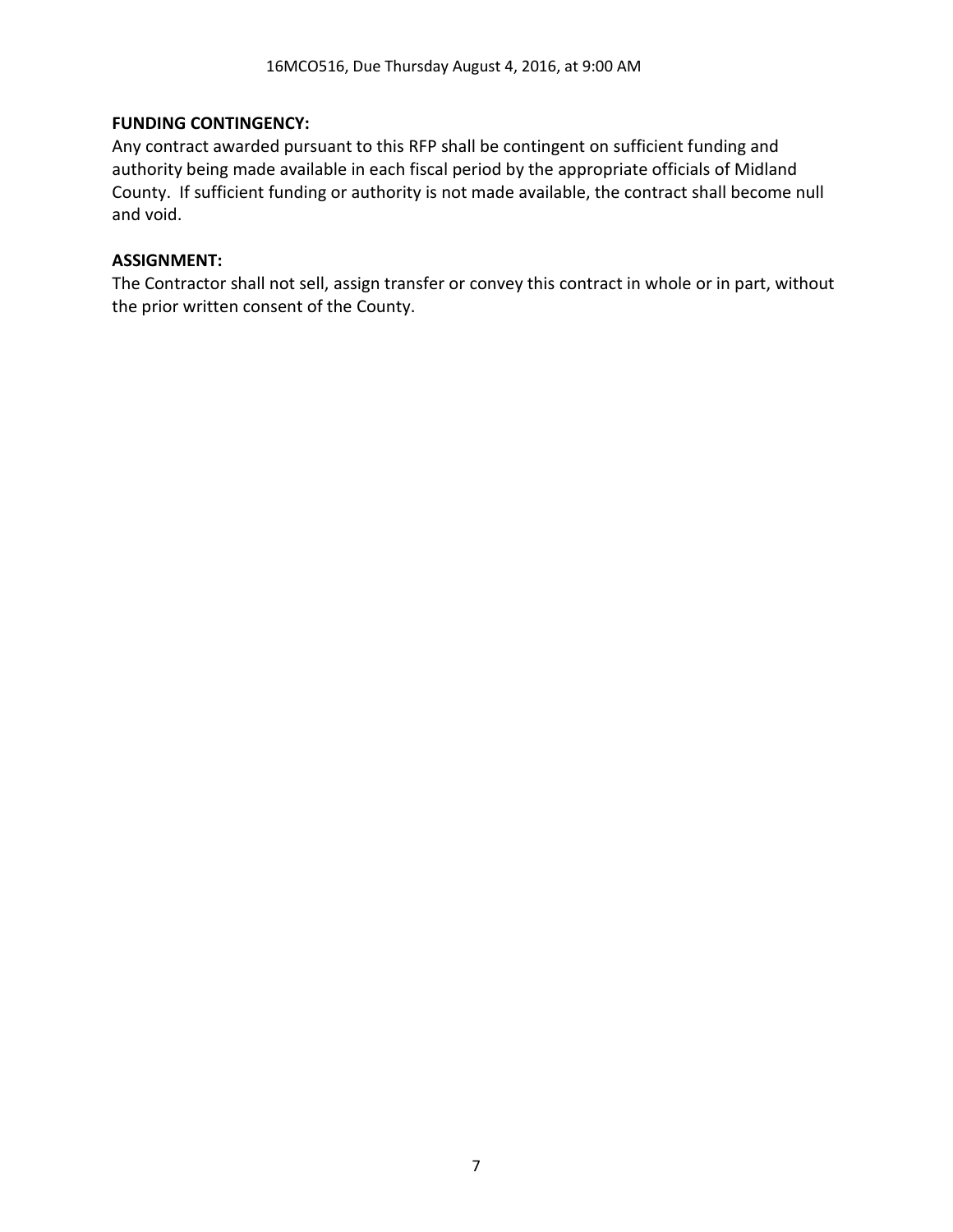# **REQUIRED FORM COMPANY AFFIDAVIT**

The affiant, The affiant, The affiant,  $\frac{1}{2}$  is tates with respect to this submission to County:

I (we) hereby certify that if the contract is awarded to our firm that no member or members of the governing body, elected official or officials, employee or employees of said County, or any person representing or purporting to represent the County, or any family member including spouse, parents, or children of said group, has received or has been promised, directly or indirectly, any financial benefit, by way of fee, commission, finder's fee or any other financial benefit on account of the act of awarding and/or executing a contract.

I hereby certify that I have full authority to bind the company and that I have personally reviewed the information contained in the RFP and this submission, and all attachments and appendices, and do hereby attest to the accuracy of all information contained in this submission, including all attachments and exhibits.

I acknowledge that any misrepresentation will result in immediate disqualification from any consideration in the submission process.

I further recognize that County reserves the right to make its award for any reason considered advantageous to the County. The company selected may be without respect to price or other factors.

|                                                                               | Date __________________________ |
|-------------------------------------------------------------------------------|---------------------------------|
|                                                                               |                                 |
|                                                                               |                                 |
| Type of business organization (corporation, LLC, partnership, proprietorship) |                                 |
|                                                                               |                                 |
|                                                                               |                                 |
|                                                                               |                                 |

Notary Seal Below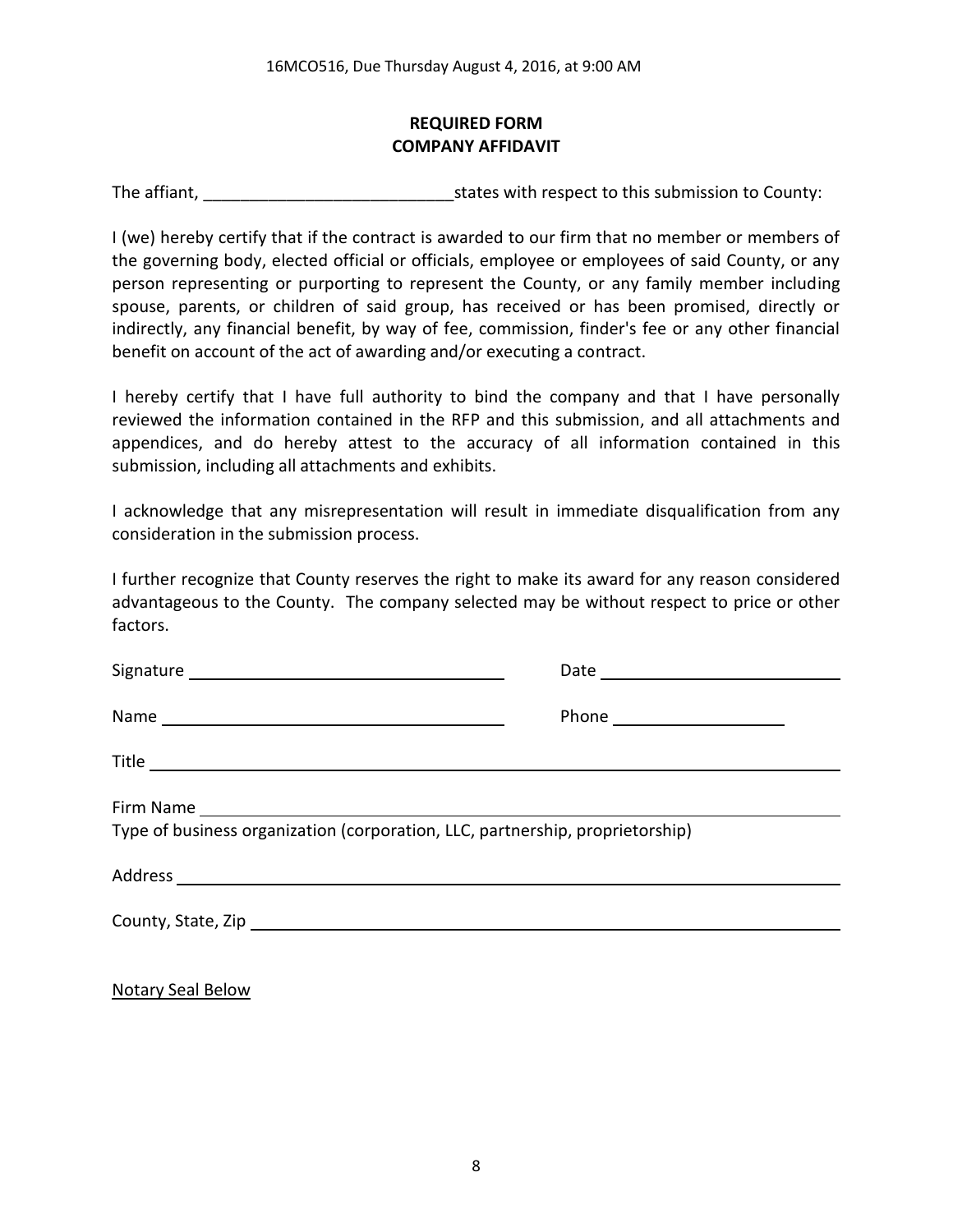# **SPECIFICATION**

### **PURPOSE:**

Midland County is in need of paving, grading, and drainage improvements of South County Road 1230 and West County Road 140.

# **SUBCONTRACTOR AND/OR SUPPLIER IDENTIFICATION:**

Should the Bidder subcontract any work, the Bidder shall indicate below the name of each subcontractor and/or supplier the bidder will use in the performance of the contract. The Bidder shall specify the work to be performed by the subcontractor or the materials to be provided by the supplier. Any changes in subcontractor and/or supplier listed below shall require prior approval by the Purchasing Office.

# **SPECIFICATIONS:**

- All work shall be performed according to TxDOT Standards and according to Dunaway & Associates geotechnical report, specifications, and bid items (SEE ATTACHMENT A) and drawings (SEE ATTCHMENT B).
- SCR 1230: From Midland City Limits (Termination of Antelope Trail ROW) to proposed connection with WCR 140; Length (approx.) 2.06 miles.
- WCR 140: Proposed connection with SCR 1230 to intersection with SCR 1210; Length (approx.) 2.05 miles.

# **ESTIMATED COMPLETION TIME:**

Please provide an estimate on number of days that the vendor will need to complete this job.

# **REFERENCES:**

Please provide at least 2 references for commercial projects, preferably any local/state government clients that the vendor has provided the a similar type of road work as requested in this RFP.